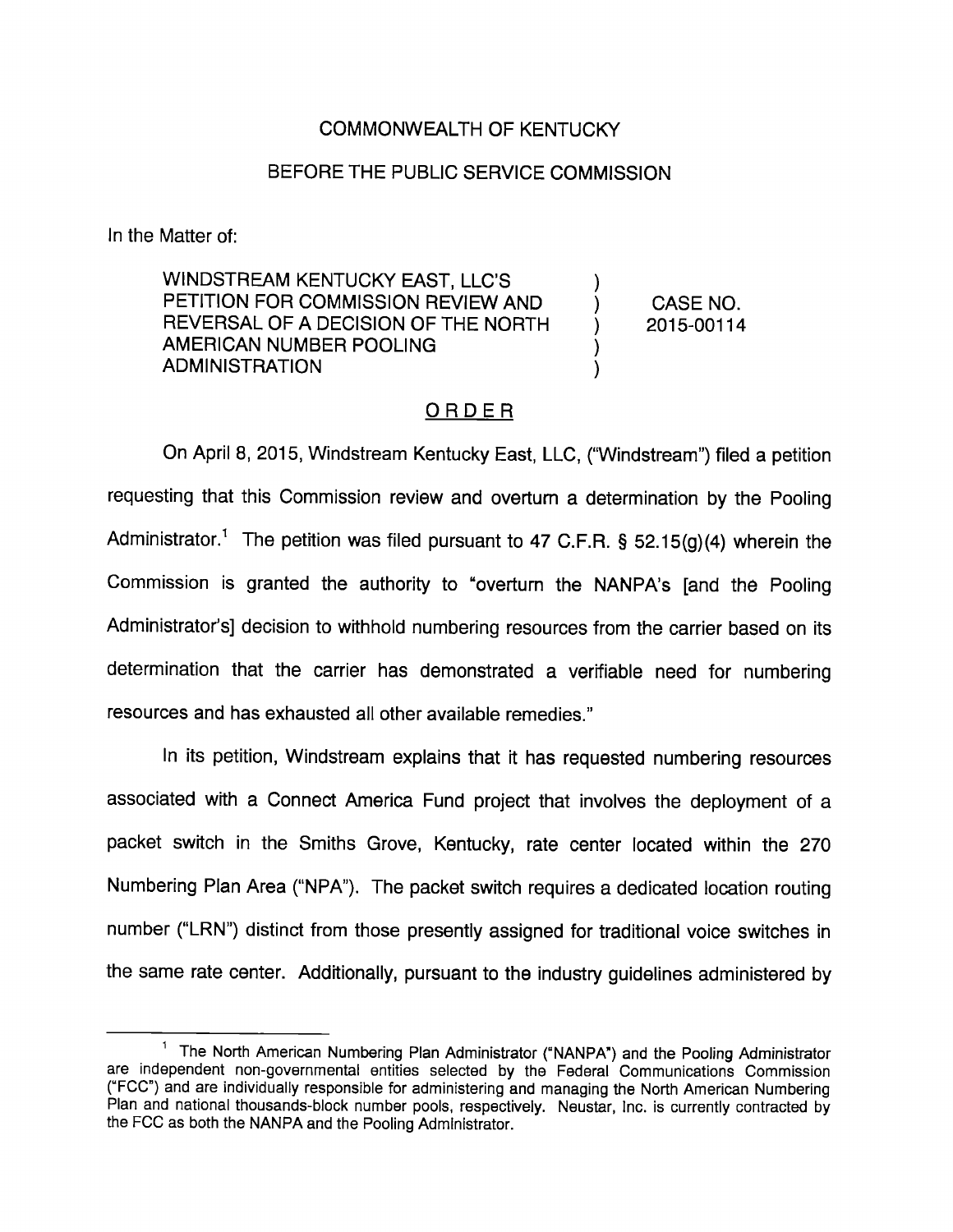the Pooling Administrator, Windstream requires a new central office ("NXX") code in the rate center in order to request, as the code holder, an LRN for the packet switch. For the new NXX code, a single thousands-block of numbers will be retained and the remaining numbers returned to the Pooling Administrator for assignment.

On April 6, 2015, Windstream applied to the Pooling Administrator for the required numbering resources in the Smiths Grove rate center. $<sup>2</sup>$  The application</sup> process with the Pooling Administrator requires the submission of information used for a Months-To-Exhaust ("MTE") and Utilization Certification Worksheet ("Worksheet") pertaining to the affected rate center.<sup>3</sup> Based on the submitted information and resulting calculations, the Pooling Administrator concluded that Windstream did not meet the FCC's MTE requirements of six months or less and/or the utilization threshold requirement of 75 percent.<sup>4</sup> Therefore, the Pooling Administrator determined that Windstream's requests for additional numbering resources should be denied.

The Pooling Administrator is not a policy-making entity. In making assignment decisions, the Pooling Administrator follows regulatory directives and industrydeveloped guidelines. The Pooling Administrator's responsibilities are defined in FCC

<sup>&</sup>lt;sup>4</sup> The Pooling Administrator denied the application due to failure to meet both criteria in the rate center as described below:

| <u>NPA</u> | <b>Rate Center</b>  | <b>Purpose</b> | <b>Blocks Requested</b> | <b>MTE</b> | Utilization |
|------------|---------------------|----------------|-------------------------|------------|-------------|
| 270        | <b>Smiths Grove</b> | LRN            | 270-NXX-9               | 6769       | 24%         |

 $2$  Current FCC rules require the evaluation of number utilization for the entire rate center before assignment of new numbering resources.

 $3$  in accordance with 47 C.F.R. § 52.15(g)(3), the MTE and utilization level are calculated by the Worksheet based on various inputs supplied bythe applying carrier.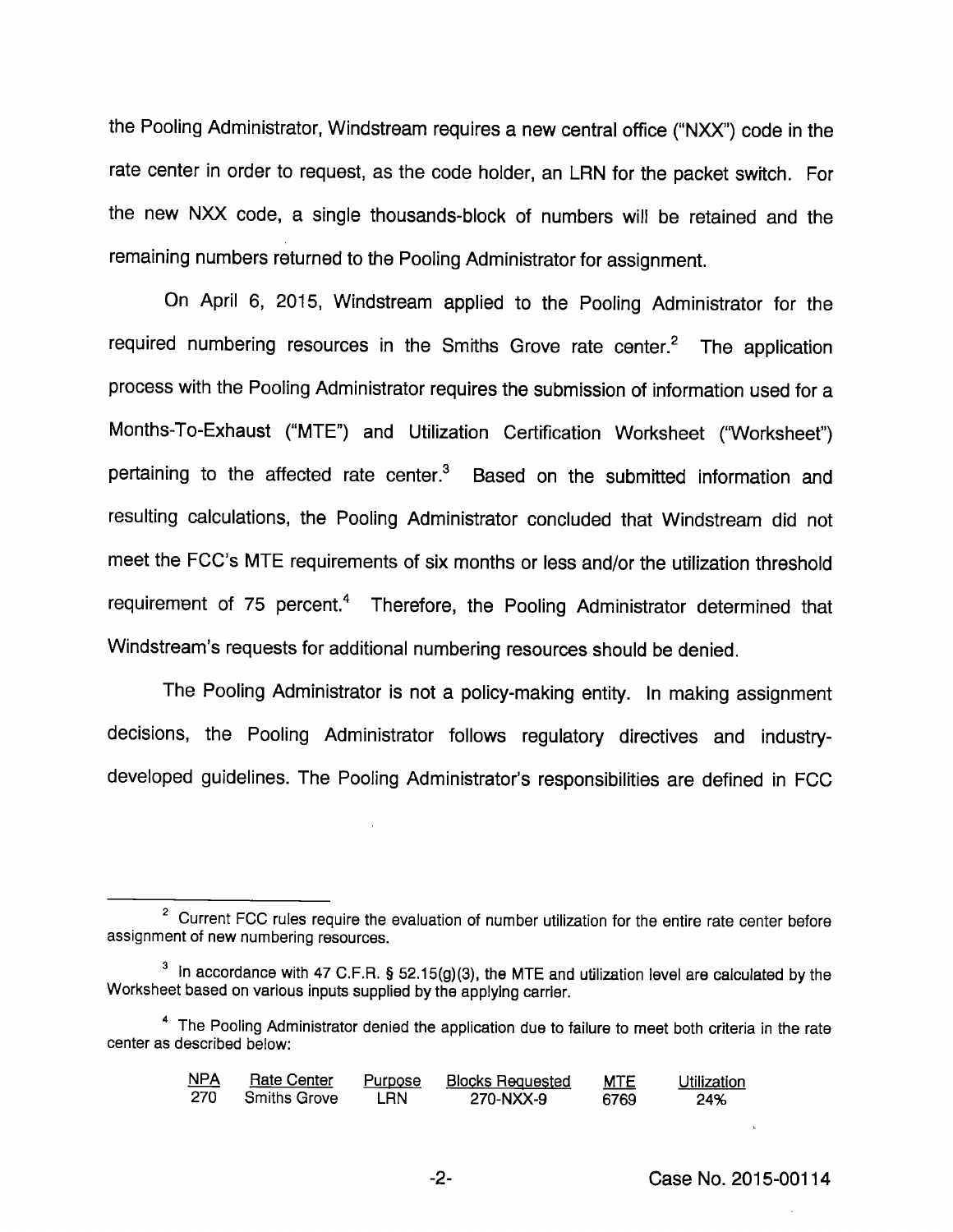rules and in comprehensive technical requirements drafted by the telecommunications industry and approved by the FCC. $<sup>5</sup>$ </sup>

Pursuant to 47 C.F.R. § 52.15(g)(4), this Commission may overturn the Pooling Administrator's determination if the requesting carrier has demonstrated a verifiable need for numbering resources and that all other available remedies have been exhausted. The Commission finds that Windstream has demonstrated a verifiable need for additional numbering resources by presenting its requests for an LRN and an associated new NXX code with a thousands-block of numbers to be utilized for the deployment of a new packet switch in connection with a Connect America Fund project for the Smiths Grove rate center in Kentucky. Windstream asserts that it does not have sufficient numbering resources available in the affected rate center, and that due to the Pooling Administrator's denial of numbering resources, Windstream has been unable to obtain the requested LRN for its new packet switch and cannot provide services in connection with this project without the requested resources. The Commission further finds that Windstream has exhausted all available remedies to the extent that no combination of existing numbering resources in the associated rate centers can be employed to meet the need for the LRN and thousands-block of numbers for the packet switch to be deployed in the rate center.

This Commission finds that the Pooling Administrator's determination to deny Windstream the additional numbering resources described herein should be overturned and the NANPA and/or the Pooling Administrator directed to assign to Windstream a new NXX code along with an assigned thousands-block for the LRN in the Smiths Grove rate center of Kentucky. The Commission notes that the numbering resources

 $5$  See generally, 47 C.F.R. § 52.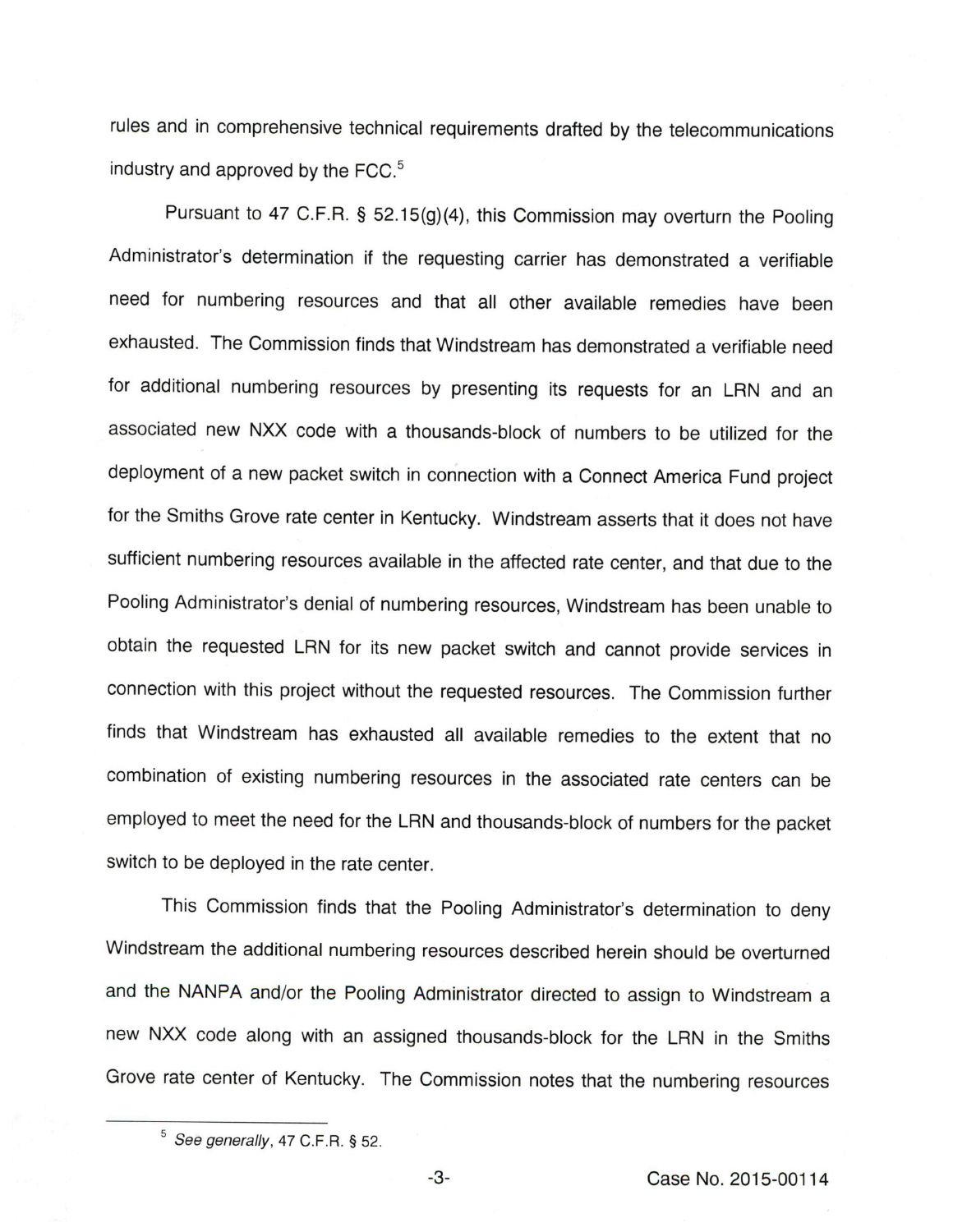considered in this Order are to be assigned for the sole use of serving Windstream's need for an LRN and the additional thousands-block for deployment of a packet switch and corresponding services in connection with a Connect America Fund project in the Smiths Grove rate center. If the numbering resources requested by Windstream are not needed to meet its service requirements, the associated numbering resources approved in this Order should be returned to the NANPA and/or the Pooling Administrator and may not be utilized for other service arrangements without first meeting the industry numbering resource guidelines.

IT IS THEREFORE ORDERED that:

1. Windstream's petition regarding the Pooling Administrator's denial of its application for assignment of additional numbering resources is granted.

2. The decision of the Pooling Administrator denying Windstream's request for an LRN and assignment of a new NXX code along with a thousands-block of numbers in the Smiths Grove rate center of Kentucky is hereby overturned.

3. The NANPA and/or the Pooling Administrator shall assign Windstream the NXX code and thousands-block requested in its petition for the affected rate center.

4. The numbering resources considered in this Order are to be assigned for the sole use of serving Windstream's need for an LRN and a new thousands-block for deployment of a packet switch and corresponding services in connection with a Connect America Fund project. If the numbering resources requested by Windstream are no longer required to meet its service requirements, the associated numbering resources approved in this Order shall be returned to the NANPA and/or the Pooling Administrator.

Case No. 2015-00114

-4-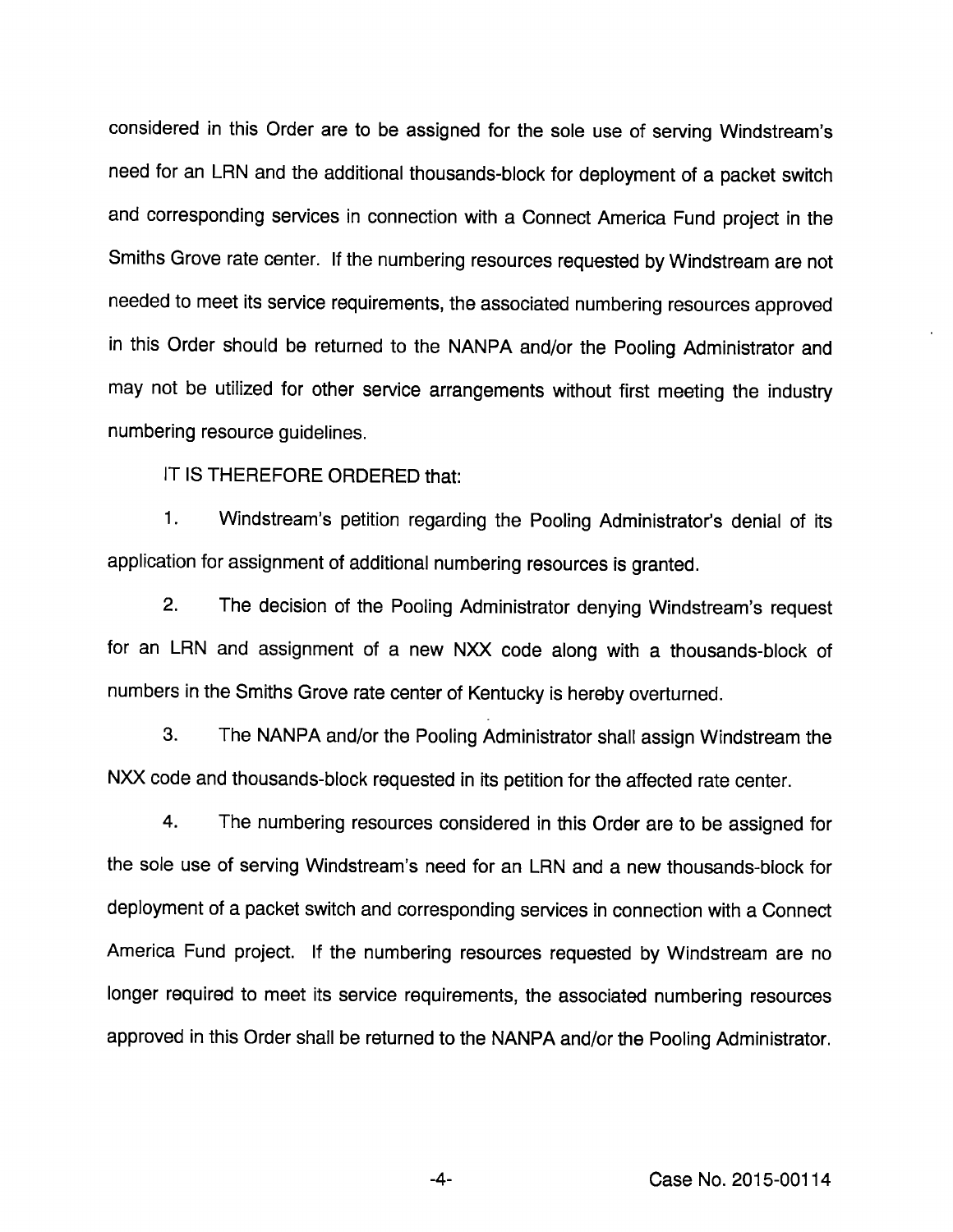By the Commission

ENTERED APR 2 9 2015 KENTUCKY PUBLIC SERVICE COMMISSION

ATTES<sup>®</sup> Execut Director íΑ